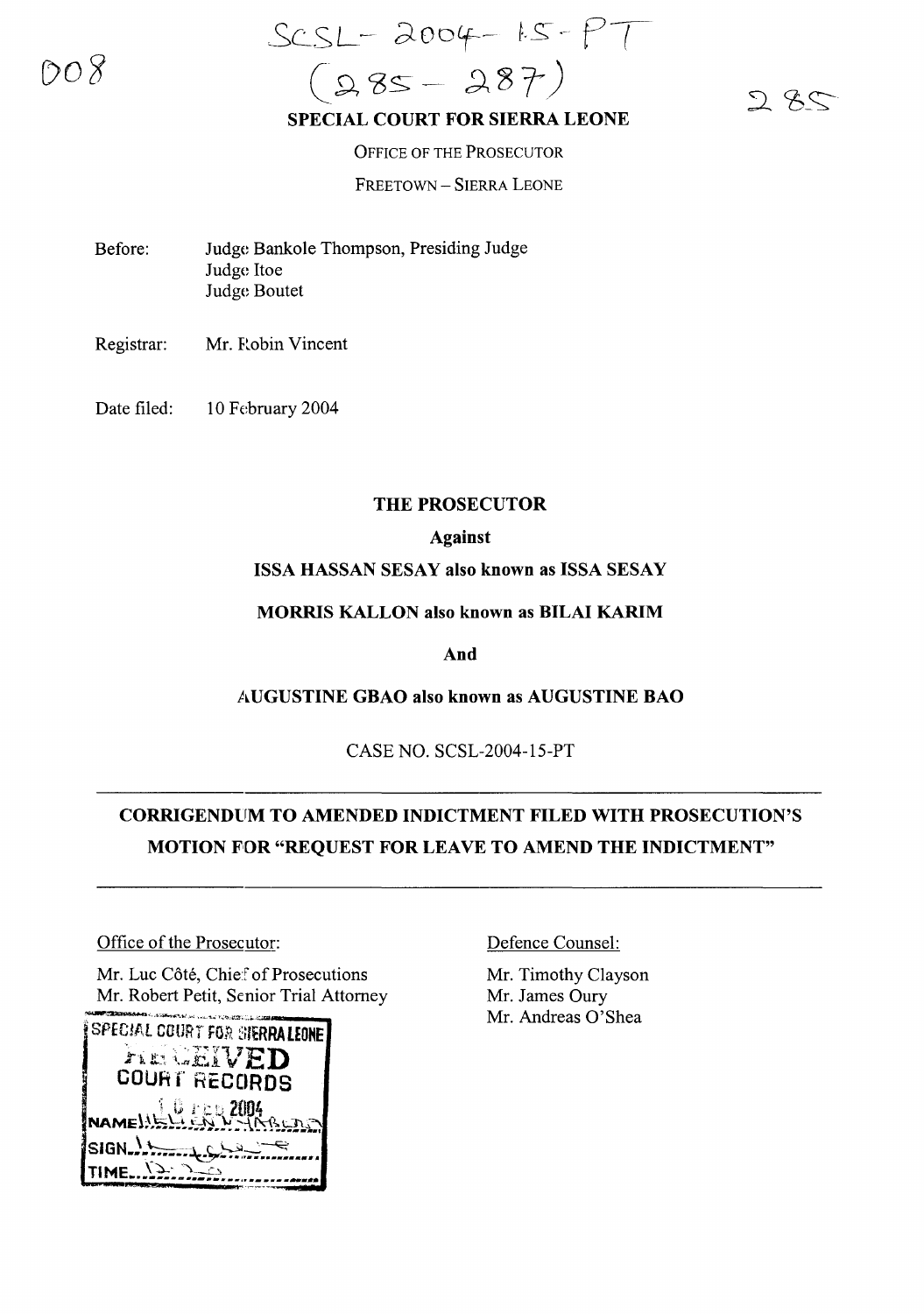Prosecutor Against Sesay, Kallon, Gbao, SCSL-2003-15-PT

#### **SPECIAL COURT FOR SIERRA LEONE**

OFFICE OF THE PROSECUTOR FREETOWN-SIERRA LEONE

**THE PROSECUTOR**

#### **Against**

#### **ISSA HASSAN SESAY also known as ISSA SESAY**

#### **MORRIS KALLON also known as BILAI KARIM**

**And**

**AUGUSTINE GBAO also known as AUGUSTINE BAO**

CASE NO. SCSL-2004-15-PT

# **CORRIGENDlM TO AMENDED INDICTMENT FILED WITH PROSECUTION'S MOTION FOR "REQUEST FOR LEAVE TO AMEND THE INDICTMENT"**

- 1. The Prosecution in its "Request for Leave to Amend the Indictment" **("the Motion")** filed 9 February 2004 in the instant case requested at paragraph  $5(G)$  a modification of the time period provided in paragraph 71 of the Consolidated Indictment. The modification sought however was not written into the relevant paragraph of the Amended Indictment attached to the Motion as Annex 1.
- 2. The Prosecution therefore seeks herein to correct this typographical omission and submits that paragraph 71 of the Amended Indictment attached to the Motion as Annex 1 should read:

## Kon, [) **District**

71. Between about 14 February 1998 to January 2000, AFRC/RUF forces abducted hundreds of civilian men, women and children, and took them to various locations